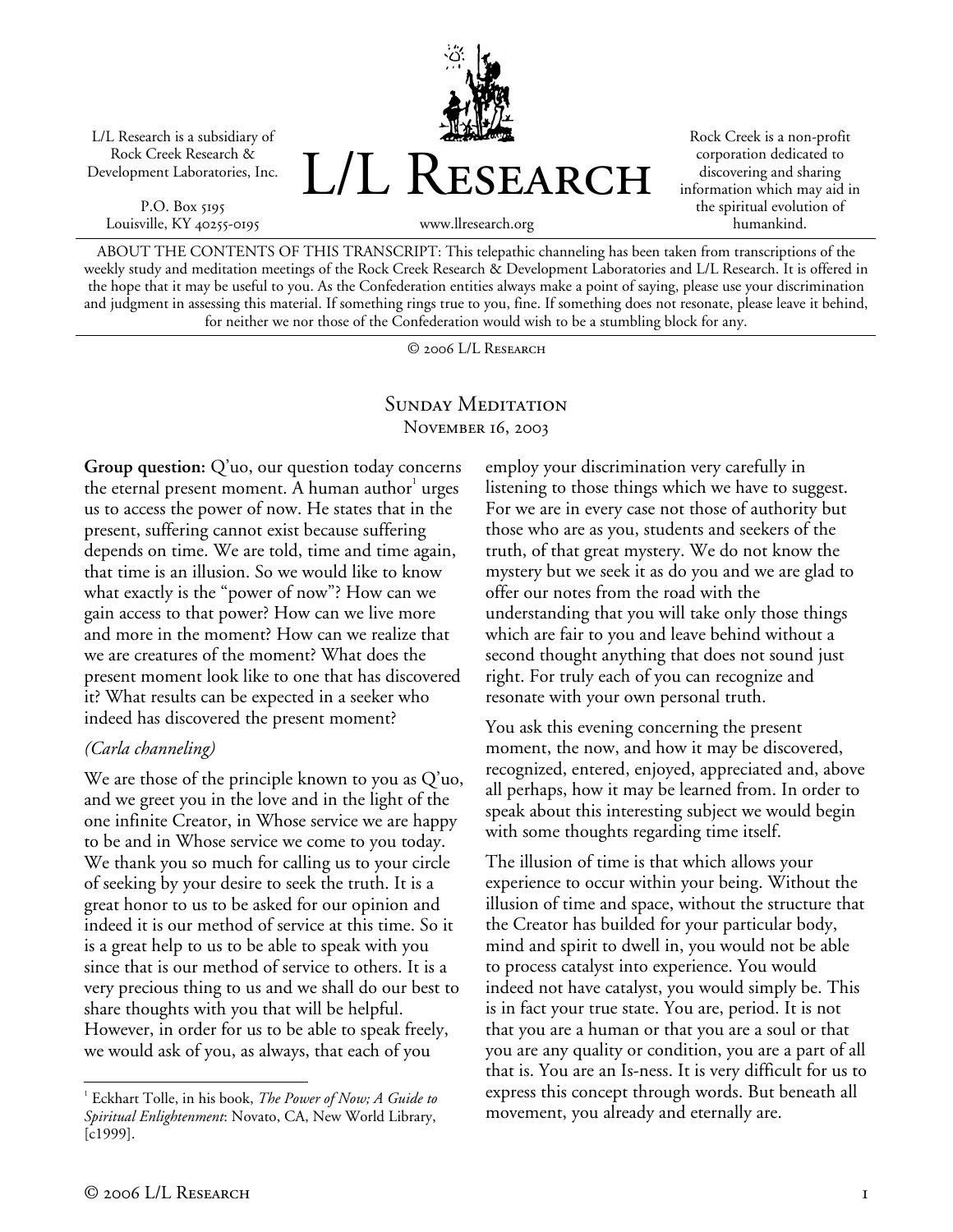Since that sounds like such a delightful state, one wonders perhaps why the Creator would indeed create a house, such as the universe which you enjoy, which is nothing but an illusion, or a system of illusions that are interpenetrating. The reason is that about which we were speaking recently, that first distortion of free will. The Creator chose to know Itself. And in order to know Itself, It created, with love and with light, a creation in which entities could examine whatever of the material of their essence or Is-ness that they wished to examine, against a backdrop that seemed plausible and solid so that there would be a believable, self-correcting, consensus-reality dream in which all of those within a planetary system, such as yours, could take part and help each other to learn more about that entity which all of you are or which each of you is. For, again this is difficult to say. While each of you is utterly unique, at the same time each of you is a part of one energy system which is the Creator. You are in the process of learning from your inner self with the help of your outer or other selves.

The world, then, may be seen as a dream, as a kingdom, or as a prison. But certainly your physical world, though an illusion, is quite solid, quite substantial, and quite believable. Without time, you would not be able to have the experience of consecutivity; you would not be born, live and die, rather you would exist in a being born, dying and everything-in-between-state, all in a big soup. The desire of the Creator was that hope of becoming a fuller, more richly realized beingness. There was a dedication of the principle of Godhead to an examination of self, a celebration of self, and a learning about self.

Each of you, then, is a spark of that Creator Who has chosen at this time to come into this particular environment of what this instrument calls third density, to live in incarnation amongst others of your kind, being mirrors for others, to reflect to them that truth which they offer you, seeing the mirrors of others that reflect the truth of you back to yourself, and, through all of the mazes and mirrors, beginning to come to a competency of understanding regarding the nature of the illusion that allows you, as a spirit who is seeking the truth, to penetrate more and more that which is not of the essence of self; so that more and more, you are able to take life lightly, to remove from the self the

feeling of prison and to replace that with the feeling of the dream or of the kingdom.

There are many ways to lose that feeling of being a slave to time or being imprisoned within time and space. We certainly recommend meditation, as always, but there are many ways to shake the trammels of the noon-day thoughts and chores and businesses in order to lift up from that mental narrowness of thought that does not remember who you are or why you are here. It is very easy to be caught up in the never-ending series of lists, as the one known as T1 was seeing; the doing of things on a daily basis, as the one known as Jim was saying to this instrument earlier, the never ending mountain of chores to be done and duties to be fulfilled. How easy it is to become completely convinced that these are the building blocks of a complete existence! Yet, in and of themselves, there is no real substance or meaning in these things. There is simply that structure which allows experience. Without further seeking, then, the world may seem a kind of prison where the sentence is life and the eventual sentence is death. One cannot escape the life except by the door of death and when one escapes by that door, as far as those remaining can see, that entity has become nothing, dust has returned to dust and the cycle of life and death is completed.

And so for the first cycle of seeking, shall we say, there is that tendency for the new seeker to begin to feel that life is a dream. There is that realization that these seemingly solid building blocks of chores and days and seasons are not substantial. And there is a tremendous feeling of relief and freedom of the lifting up from having to take the work time, the chore time, the time of duties, too seriously. Within one of your philosophical distortions there is that phrase, "First there is a mountain, then there is no mountain, then there is." The time of experiencing life as a dream within a dream is that time when there is no mountain. It is a time when sudden realizations and new information may create tremendous excitement within the self and a time when the dark night of the soul can plunge one into the abyss of the deepest sorrow and grief, and yet always with the feeling that one is actually a spirit rather than a body and that one is experiencing a dream and that nothing is terribly important. It is a precious time in many ways and much good comes from the seeking that is done during this time.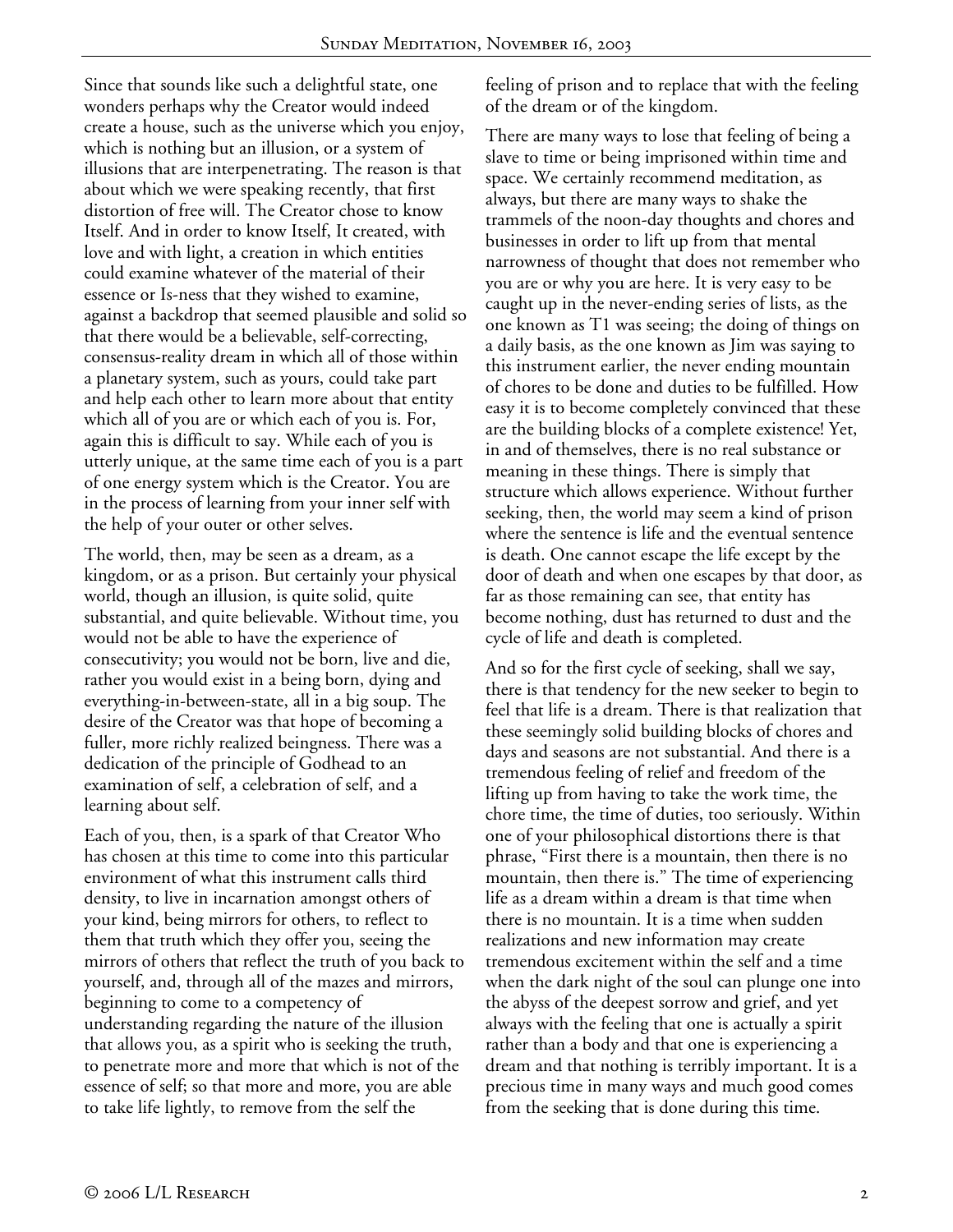Beyond that time, there comes a time of reintegration, the dream and prison coming together to form a new picture, which is that of the kingdom, a realm, a magical place. We find that this is where many of you within this circle are attempting to live at this time and we commend you for having moved along the path of seeking, through so many bends and curves and difficulties in the road, that your spiritual maturity has begun to allow you to see the riches of the illusion, the tremendous richness of the environment that has been provided for this school of life that you experience during incarnation. It is a time when the bitterness begins to dissolve. There is no longer anger at having to work for a living or feed the body or cleanse the body or take of the environment that one has chosen. The prison doors open because there is freedom to see the blessing of everything. There is no need to justify suffering and duty and all of the unpleasantness of life because it is finally seen not as that which limits and narrows the light, not as that which may be attended to but not taken seriously, but that which has been given as a tremendous gift, each gift, each moment coming fresh from the Creator. That is the time of kingdom. That is the time of jubilee. And it is truly the first place, shall we say, within the mind from which a point of view may be taken that has great depth, so that you may survive those realizations which shall come when you have become unafraid of the prison and unafraid of the dream.

Most entities among your peoples live a kind of inner life that we would describe as horizontal. The world of things spreads out like the skyline, full of detail. And it is that within which one lives. One drives the streets, one walks the sidewalks, one moves horizontally along the face of the planet. To all illusory intents and purposes, it is a flat existence. If that horizontal life were called the x-axis, then the world of spirit could be seen as the y-axis, the vertical life. Imagine standing upon the ground, seeing with the physical eyes that it extends flat in each direction, horizontally as far as the eye can see. The feet meet the ground in just so and so a place. There is contact between the soles of the feet and the ground. And that thin meeting place represents the depth of reality. But imagine suddenly realizing that precisely where the sole of the foot meets the ground there is an infinite opening, upwards and downwards; upwards into the world of ideals, guidance, godhead; downward into the ground of

being. It is as though chasms open beneath you and above you and suddenly you are not standing upon a thin slab of ground but upon the razor's edge, in intersection with eternity and infinity.

This is in fact, your situation. You are in the position of being able to live both a life in space/time, the horizontal life, and a life in time/space, the vertical life, simultaneously. We might say that the ability to remember this image, the ability to remember that which is unseen, that which opens to the Creator and to the essential self, is a measure of how well you are doing with the simple act of remembrance that is the key in many ways to progressing in spiritual, mental and physical evolution of self. How to remember that what you see is not all that you get? How to remember the intersection with wonder and magic and infinite possibility? This instrument pursues a daily and weekly spiritual or religious program which includes group worship within that distortion of spirituality called Christian. This is one way in which she attempts to be a creature of remembrance. There are many ways to be remembering who you are and why you're here. That is one way, the simple act of setting aside time, such as you have this day, to seek together. No matter how the meditation goes, no matter how you feel that you have been as a part of a seeking circle, the intention, the dedication of time, are the things that create the feeling of remembering and honoring the portion of yourself that is living that vertical life. In moments such as this, as you allow the energy to move around the circle, we feel sure that each of you has that riveted feeling of opening to the infinite possibilities of the moment.

But there are, as the one known as T2 said, so many different ways of coming into a state of remembrance. Each of you has five senses in the physical. The example that the one known T2 gave of washing the hands and becoming aware of each characteristic and nuance of feeling in that experience operates on the principle of using the gifts that are given to you. Each sense is evocative. Each sensibility may be triggered, tuned and even transformed by choosing to be alert, to be watchful, to be attentive, to pay attention to the little things. This instrument is fond of saying, the smaller the thing, the more common and everyday, the more sacred it seems [to her]. And while we find everything equally sacred, we understand what this instrument is attempting to express. Consider that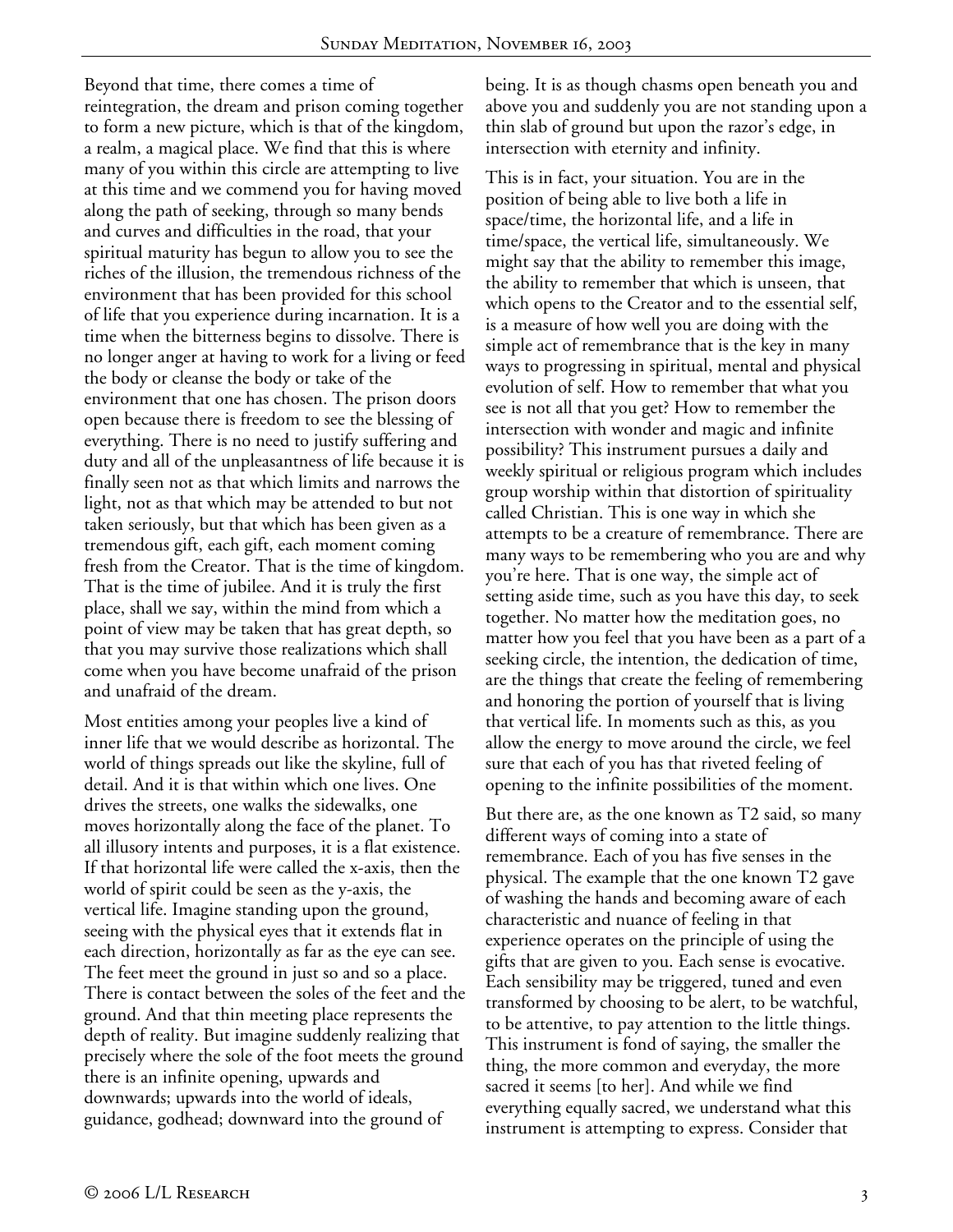act of washing the hands, of emptying the bowels and rising from that natural function to wash the hands and to go forth to meet the day. It must be done every day, perhaps more than once but certainly in the morning. For each of you this is a life sentence of natural function that must be attended to for the sake of the body. But that is a heavy energy, that is a grudging life when one "has" to perform natural functions. However, if one enters into those natural functions and the natural ways of cleanliness and preparing for the day with every sense awake, each humble, necessary chore can become a symbol, in the physical, of processes which are moving on within the inner being, processes that move from nuance to nuance and half tone to half tint. And the ability to enter into the joy of removing the old from the system and clearing it for the day and then rising and washing the hands and blessing that event, experiencing that magical flow of water as it cleanses, experiencing all the feelings that are attendant upon the cleansing: the pleasant smell, the texture of soap, the texture of the towel; attending to each of these to see the beauty in them, softens and gentles the harsh edges of necessity into things of unutterable beauty. And as each tiny thing begins to become open to that view, the sacrededness of things emerges and lifts one up into the glory of the illusion of incarnation. Each moment is a bounty, a feast, a banquet. It is brimming with information, it is whole and perfect and one. The only way to come into that sense of consciousness is to learn the attentiveness to the sacredness of everyday things.

Within a sacred space, with altars and pews and vaulted ceilings and stained glass windows, it is easy to feel that one is in a sacred place. Yet every child of dust within the illusion of earth stands on holy ground, whether they are starving or fed, whether they are cold or clothed, whether they are sick or healthy. No matter what state or condition they may be in they stand upon holy ground and they themselves are holy. And you, child of dust, also are infinitely, ineffably, holy. You are a sacred essence of the divine.

How may one begin to experience this point of view? In some ways it becomes a matter of sheer discipline. There is a certain amount of what this instrument would call struggle involved in training the mind to come into a state of remembrance. There is much help which is available to those who wish to become present. And it is indeed a noble task to set for the self, to become present. It is not that one wishes to be without a context. We do not call you away from the world, we do not look down upon any part of the life lived by the ordinary human being. We do not suggest the need for retreat and alteration of the outer circumstances. Certainly, times of quiet, such as the one as T1 has described, are extraordinarily helpful. When there is the sabbatical there is the opportunity to take stock, to express the self as a seeking entity rather than as one who must attend to the ordinary challenges of making a living and coping with the financial side of life. And yet life for the most part is lived in the hurly-burly, in the spotlight of the passion play<sup>2</sup>, as the scenes upon the stage revolve.

We give this instrument a view of a complete lack of location. Picture, if you would, the sensation of weightlessness, of lack of input into any of the senses. Lifted from the constant contact with the senses, one is left within a kingdom which is within. Within that inner kingdom of self lies the truth and a great deal of distortion. Where did this distortion come from? An entity is born into incarnation with certain preconceived distortions already. Each of you has chosen a personality shell that is rich in gifts and in challenges. Each of you has scripted for yourself incarnational lessons which will occur thematically, repeatedly, during the incarnation, teaching you the lessons that you have chosen and offering you the opportunities of service which you have hoped for. In this inner life no mirrors exist and it is exponentially more difficult to see the self clearly than when one is receiving information from the mirrors around one. So, while we value time spent in a completely inner search, we feel that the more efficient path, in terms of the rapidness with which evolution may occur, is an environment in which the inner life and the outer life marry. Rather than fighting and dividing inner life from outer life and struggling to get more inner life, we would suggest every way which you may think of personally to stamp the outer with the inner and to relate the inner into the outer, making every connection that you can, so that all of experience becomes one and

 $\overline{a}$  $2^2$  The instrument was drawing from an album by Jethro Tull, called *Passion Play*, in which the suggestion was that we are all living our own "passion play." In medieval English literature, a passion play is defined as "a mystery play representing the passion of Jesus."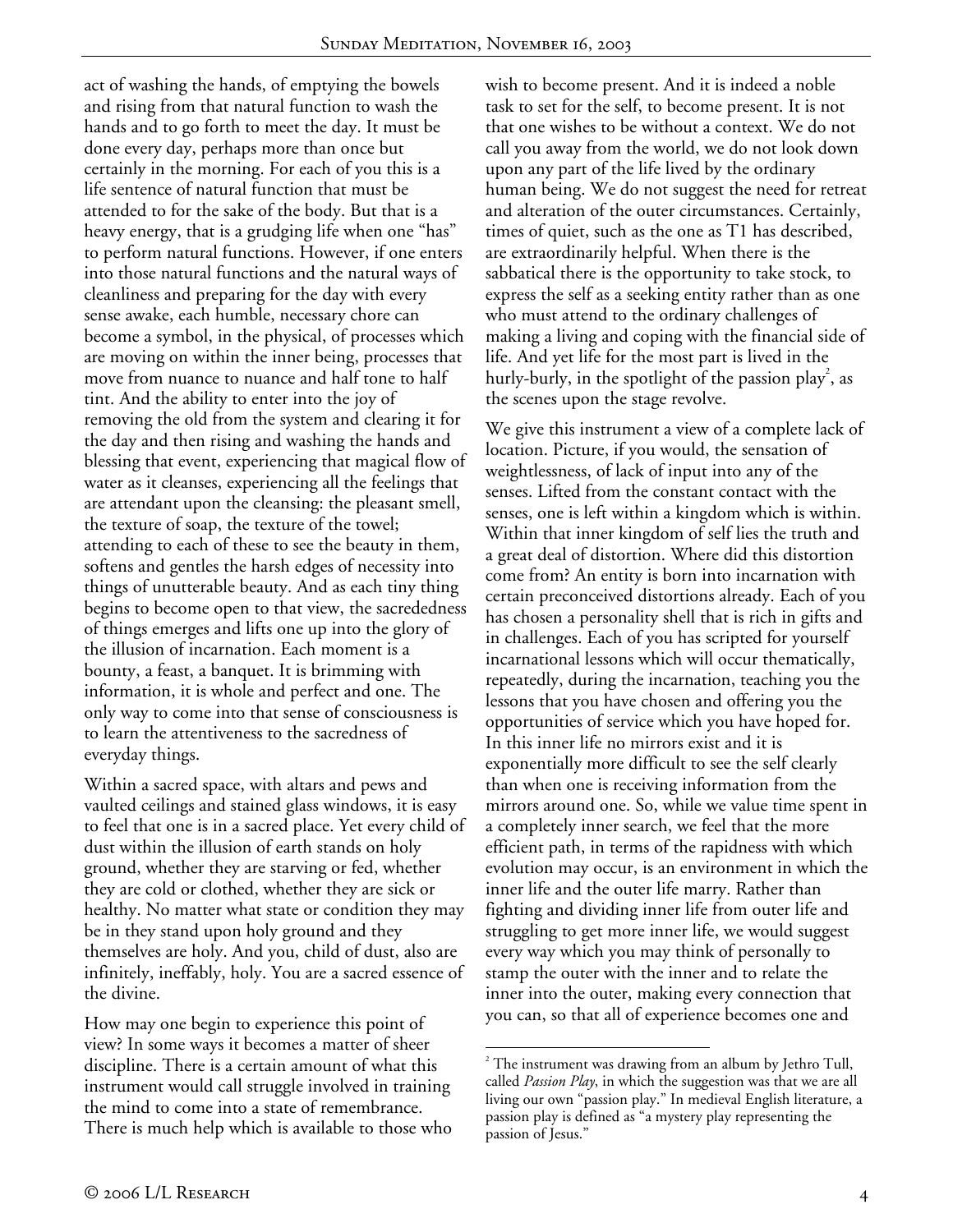the physical and the metaphysical become a dance for two that carries both the male and the female aspect of living within one consciousness.

By male and female aspects of living, we are, in our distortion, suggesting that the outer or horizontal life is masculine, or "yang" as this instrument would say, in its activity, its reaching, its power to do, whereas that inner vertical life is as the potentiator, that which awaits the reaching, that which does not have the form but which is productive of all form, that which may be called guidance or inspiration or infinity or eternity. To allow the infinite and the eternal to become a part of the passing scene and to allow the passing scene to become stamped with infinity and eternity is to make that marriage within the life of those aspects which otherwise might fight for dominance. We assure you it is not at all easy to do this, it is much easier to compartmentalize and to do the spiritual practice and to move into the daily mode and then back into a spiritual practice and back into the daily mode. Yet we may say the fewer transitions that you must choose to make, the more often that you are able to blend the inner and the outer being, the more substantial will be your stance, and your point of view will benefit from this unification of inner and outer living.

What is the essence of you? That is the question, you see, and the answer is so simple. You are. You are not creating yourself, you are simply discovering the self that is there. You do not choose from nothing, you came into this incarnation a very real citizen of eternity. You are simply peeling away layers of distortion to see yourself clearer and clearer, to have a deeper and deeper sense of your own essence. It is a fascinating journey and we are so glad to have you as companions upon it.

This instrument is informing us that we have spoken long enough upon this most fascinating subject and we bow to her wisdom. We confess that in this particular case we could go on talking for quite a while, for this is a beautiful subject and we thank you for asking [about it]. But at this time we do relinquish this subject and ask if there may be other queries that we may respond to at this time?

**V:** Q'uo, you've spoken before about the use of the imagination to discipline rogue energies in the personality and I wonder if you would expound on that some, and specifically with regard to affirmations and why it would be so necessary to

state affirmations aloud or write them down, to externalize them in some form in order to make manifestation possible?

We are those of Q'uo and we grasp your query, my sister. Perhaps you are aware of the kind of personality which thinks repeatedly about doing something but does not do it. All the thinking in the world is not productive, in terms of creating something in the consensus-reality universe, without action. In the case of making affirmations, the disciplined soul may well be able to make affirmations within the mind without writing them down and having them become "real" things; such is the power of the disciplined personality. However, for the soul who is attempting to become more disciplined, it is well to marry, again to use that simile, the inner intention with the outer fact, to make from the inner dream the outer reality. The act of writing on paper or speaking into the ether where sound may be heard is the act of putting inner vibration into the outer vibration and blending, or marrying, the two. You are aware, my sister, of the old adage, "As above, so below." The idea of externalizing these affirmations is the idea of bringing them into reality. It is an interesting thing that it is more easy to believe in the self when one can see the words that one has written and when one can repeat them and hear the sound.

## May we answer you further, my sister?

**V:** Yes. Actually, I would like to ask about the discipline of the personality and a thought that I had the other day regarding what my mother used to say to me which was, "Guard your tongue." It occurred to me that, in fact, what the discipline is about is guarding the thoughts and creating the truth within you that says, "I see the beauty, I see the perfection," rather than looking at it and seeing the cynicism and only expressing the beauty. Could you illuminate that for me?

My sister, we feel that you have illuminated it very well. The only thing that we could add is an encouragement to play with this awareness that you are a creator, a co-creator and that, as you think, as you actually begin to train yourself to think, you do not narrow that which you comprehend. You are as able to see the thoughts of cynicism, sarcasm, anger and so forth as you were before, perhaps more able. What you are doing as you use the discipline is shaping your heart or— we correct this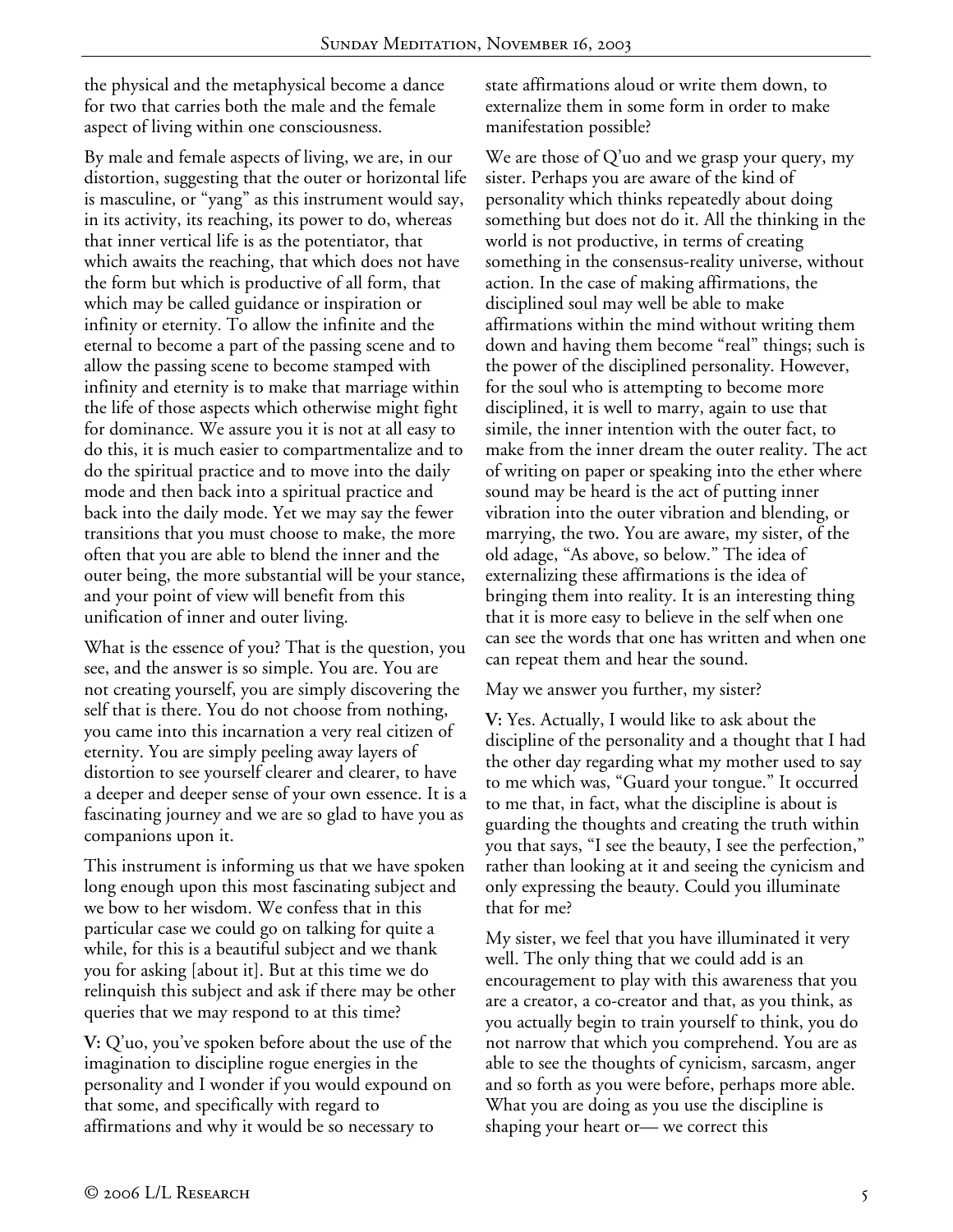instrument—shaping your mind to be able to contain the thoughts of the heart, rather than simply the thoughts of the mind. It is not incorrect, we feel, to be aware of the ridiculousness, the sorry-ness or the wretchedness of any particular situation. It is not wrong to have sarcastic thoughts or to react naturally, and fervently even, to those things which make one uncomfortable or create catalyst. The heart, however, thinks substantially differently from the mind, the thoughts of the heart coming from that vertical part of living, that time/space or metaphysical portion where the thoughts are the thoughts beyond incarnation, beyond circumstance or estate. Those thoughts are the thoughts of the infinite being that you are. They are the thoughts of the consciousness within and that consciousness is safe within your heart. It is a matter of opening your own doors into that heart, sitting there and gazing from that heart out into the world. One still may have all of the inner opportunities for making the self laugh to the self with cynical thoughts, such as this instrument does as a hobby, we should say! But allowing the shape of the heart's thoughts to be the shape of the thought as it evolves in the awareness of the inner self gives one grace and distance and remembrance of who you are, so that your expression, even to the self, is a kinder and gentler thing. And certainly the expression to the outer world carries with it that maturity of thought that keeps that heart open and does not consider the imperfection of things as a reason to lose faith or to become embittered.

May we answer you further, my sister?

**V:** If you are so inclined, I would love for you to answer further but I don't have a further query so I'll pass it to T1.

**T1:** I've been reading a lot of the material channeled by the Seth entity and one of the constructs that is causing some confusion in myself is that of probable realities. The choice. Seth indicates that in each decision in this incarnation there are infinite other versions of the illusion in which other decisions were made. The teachings of the Confederation state that the aim of third density is the choice [of] service-toothers or service-to-self. Which [choice] one has made is due to [one's] polarity. Taking these two together, probable realities and choice, it seems that the choice is made separately and differently by each probable self projected by the soul. Perhaps I'm just

wrapping myself up in constructs here and becoming confused but is there a way which Q'uo perhaps could untangle some of my thought processes there?

We are those of Q'uo and aware of your query, my brother. Indeed, we do not know if we are able to untangle your thoughts but we are glad to share ours with you and in their own tangle, my brother, the self is a concept which understandably within humans is limited and defined by the shape of the physical body and the inevitable flowing forward of sequential time. At each decision point, at each fork in the road, the choice of which fork to take obviously creates a different probable reality than the one that would occur if the other fork in the road were taken. However, perhaps it may clear this up for you a bit to contemplate that whichever fork in the road that one takes one is still equipped with the same incarnational lessons, the same things upon the scroll of life, that will come up repeatedly, so that it is impossible to avoid one's plan. Certainly, one may see that there are widely divergent paths and the tuning song that this group enjoyed this day asks that question, "Is there any other way I could have lived but this one? Is there anybody else I could have been?"<sup>3</sup> Certainly there are other choices that could have been made, but would the person that made those choices have turned out differently, or would those same choices have appeared no matter what road was taken?

In the physical life you walk down paths and turn corners and there is a new place. Turn another corner and there is another new place. Living the vertical life of which we have been speaking, the path is a spiral weaving always around and always anew; not the circle that becomes old, for every time that these themes come around again you are approaching them from a new standpoint, from a new place in your process, a new state of realization.

May we answer you further, my brother?

1

**T1:** No, thank you Q'uo. I think I need to read through and think about the explanation that you offered, thank you.

<sup>3</sup> From the Dave Matthews Band album, *Under the Table and Dreaming*, the song, "Dancing Nancies": "Could I have been/Could I have been/A millionaire in Bel Air/Could I have been/Lost somewhere in Paris/Could I have been/Your little brother/Could I have been/Anyone other than me/Could I have been/Anyone other than me/Could I have been/Anyone other than me/Could I have been /Anyone"